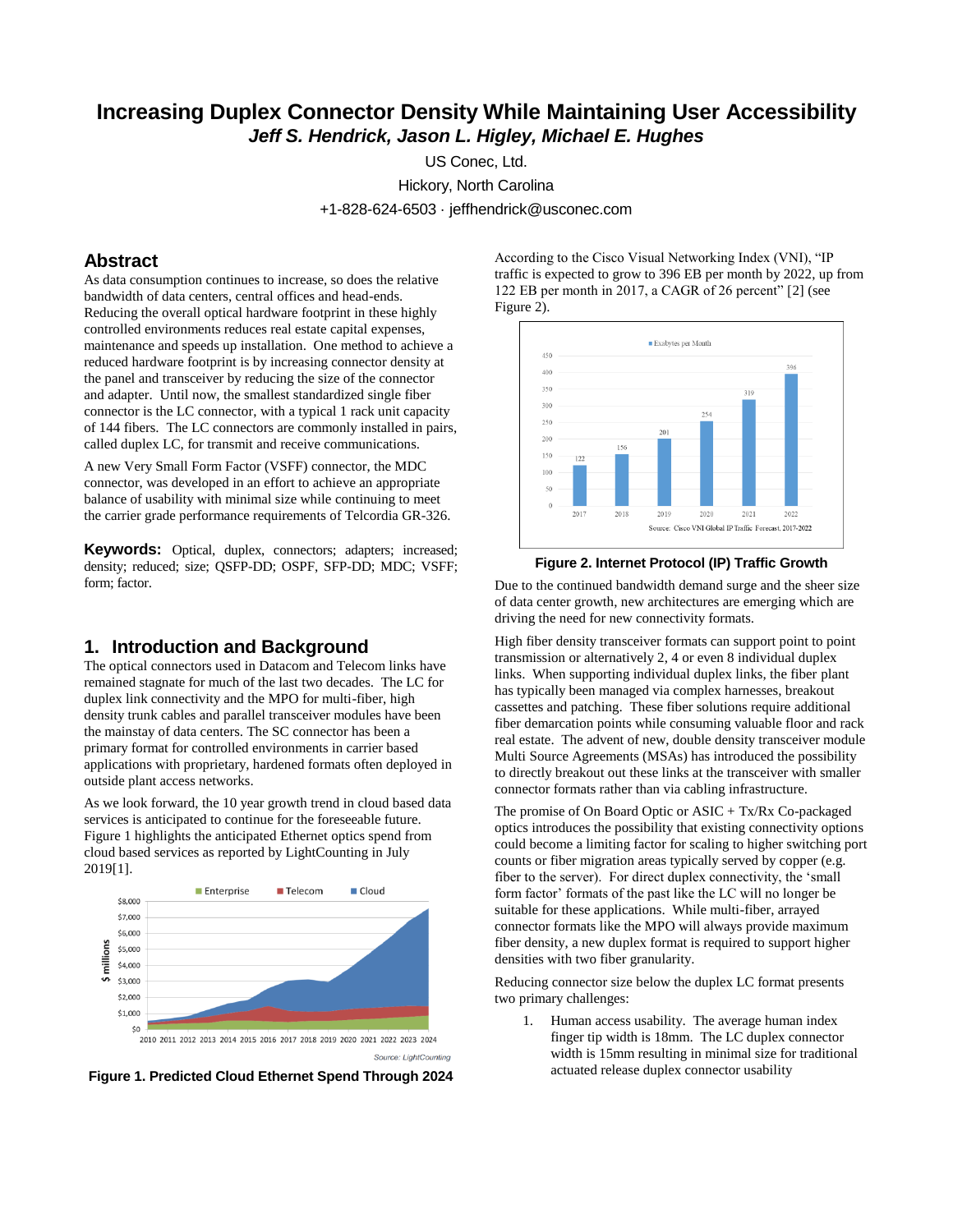2. Connector stability, strength and performance required to meet established carrier grade performance requirements pert Telcordia.

The MDC connector format is proposed to increase duplex density by a factor of three over the traditional duplexed LC. (see Figure 3)



**Figure 3. Fiber and Bandwidth Density by Connector Format**

# **2. Design Needs**

## **2.1 Reduced Connector/Adapter Size**

The first challenge to increasing density of any form is typically to reduce the size of one or more component(s). From the optical hardware perspective, in many cases, the limiting factor of fiber density or optical hardware capacity is the number of connectors and/or adapters that can physically fit in a panel or module. Duplex LC connectors provide a fiber density of 144 fibers per 1 rack unit. Increasing fiber density beyond this limit will require a VSFF connector and adapter that is smaller than the LC duplex footprint.

Splitting parallel transceivers supporting multiple duplex links into two fiber cabling is currently accomplished by connecting a single MPO based transceiver to multiple duplex transceivers via an optical breakout cable or via cables attached to optical breakout modules (see Figure 4). Both solutions work well, however, both add cost and space to the optical rack footprint.



**Figure 4. Breakout Cable and Breakout Module**

A new breakout application based on several new MSA transceiver form factors (QSFP-DD, OSFP, SFP-DD) promotes methods to divide the optical signal directly at the optical transceiver interface

allowing optical transceivers to be directly connected with multiple two fiber optical cable assemblies instead of more expensive optical breakout cables or modules. QSFP-DD allows for a 4:1 breakout at the transceiver[3] and SFP-DD allows for a 2:1 breakout at the transceiver.[4] The optical connector interface footprint for both the QSFP-DD and the SFP-DD form factors are not large enough for standard duplex LC optical connectors to provide the requested 4:1 or 2:1 breakout.

#### **2.2 Finger Access**

In theory, reducing the overall connector size would only be limited by the overall size of the installed fiber and cable. However, without tools or automation, installers and operators must be able to access one connector while not interfering with neighboring connectors that may be active. Placing many connectors and adapters in close proximity to one another creates a second challenge of accessibility. A smaller format connector must be individually accessible by human fingers while installed in a high density panel or module. Therefore, accessibility will increase the theoretical minimum connector size. Novel connector functionality can minimize the finger access limitation.

#### **2.3 Backwards Compatibility**

One challenge introduced by new connector formats is the need to create new hardware components such as panels and modules because the new connector/adapter format does not fit into existing tooled metal panels or plastic components. Backwards compatibility to an existing adapter cutout reduces development time and expense for hardware manufacturers. Ideally, fiber density at the optical hardware could be increased by simply replacing the adapters and connectors.

### **2.4 Polarity Reversal**

Cables using duplex connectors are typically providing communication via a signal from transceiver A to transceiver B on fiber 1 and a signal from transceiver B to transceiver A on fiber 2. Using transceiver B as a reference, fiber 1 would be receiving a signal and fiber 2 would be transmitting a signal. If these fibers were crossed at any point in the transmission path, communication would cease and damage could be caused to either of the transmitters. The complexity of cabling infrastructure deployed in today's fiber optic networks requires duplex connectors made with both polarity options. Polarity reversal at the connector level is necessary for quick and efficient adjustments to ensure design compatibility, minimize inventory management, correct operational errors and should also be considered during connector development as a required need.

#### **2.5 Strength**

Telcordia, standards were originally created as the stringent test requirements products must meet to be purchased by the Regional Bell Operating Companies. These performance standards have become the common requirement for most fiber cabling applications. Cylindrical ferrule based cable assemblies are considered very durable, or 'carrier grade', when they meet or exceed the Telcordia GR-326 standard. Even though a smaller format connector is being designed, the mechanical and optical requirements should not be reduced for a VSFF connector if the new format is to be used in a similar breadth of applications. However, a VSFF connector and adapter will have less material available to create its support structure and less material typically means less strength. Design elements will need to be added to the VSFF connector to allow the smaller connecters and adapters to meet the same test requirements as the larger LC duplex connectors.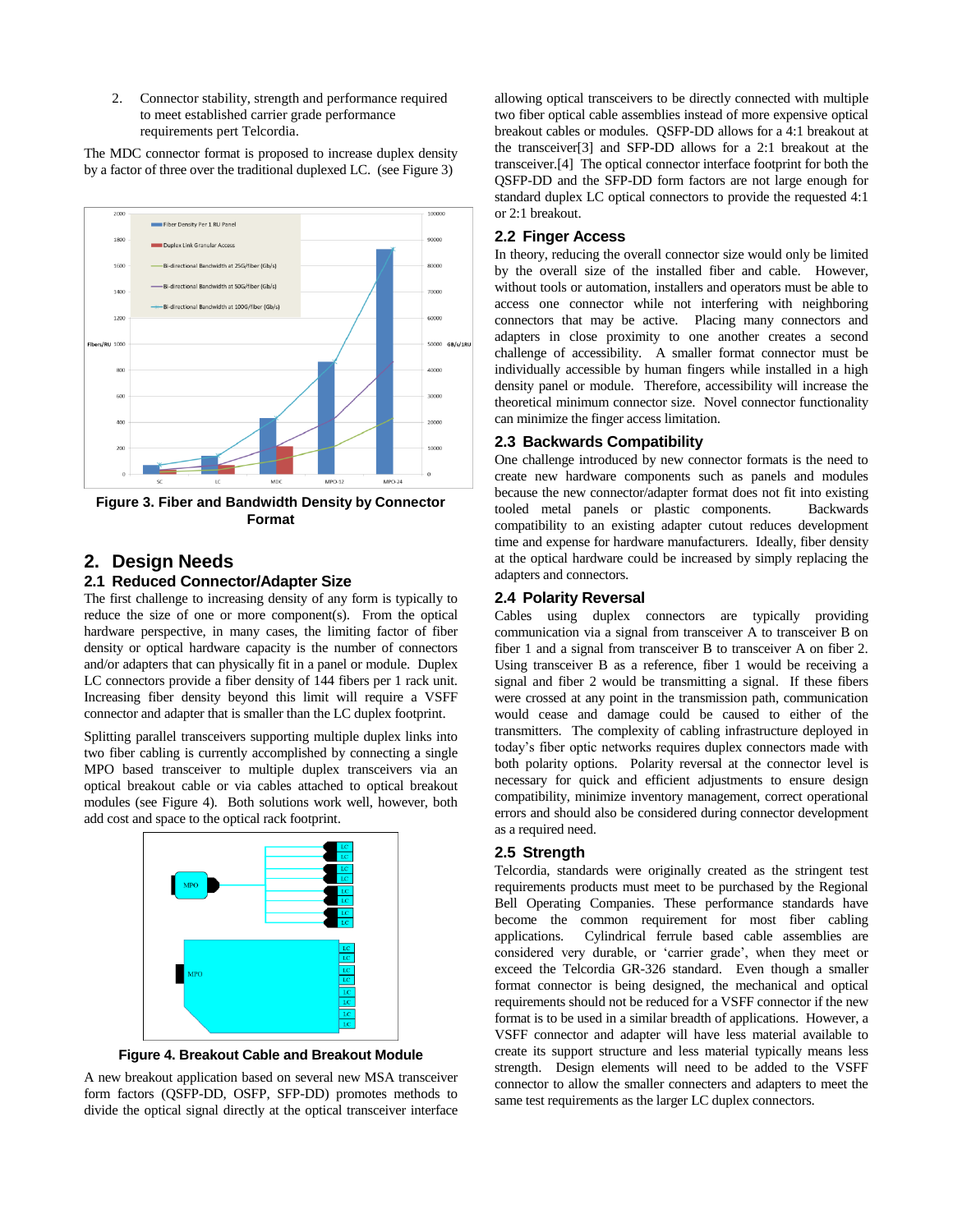# **3. Design Solutions**

## **3.1 Determining Appropriate Size**

Based on the design needs, the VSFF connector size must be between the cable OD and the LC connector. The transceiver breakout applications further define the maximum connector/adapter size limit. Optical connectors are attached to the transceivers on a front panel. QSFP-DD specifies a front panel area of 19 mm wide x 13.5 mm high. The QSFP-DD 4:1 breakout use case will require 4 VSFF connectors in the designated area. SFP-DD specifies a front panel area of 14 mm wide x 12.05 mm high. SFP-DD 2:1 breakout application will require 2 VSFF connectors in its designated area (see Figure 5).



#### **Figure 5. QSFP-DD and SFP-DD Breakout Application Size Limitations**

For a new VSFF connector to be used for both QSFP-DD and SFP-DD breakout applications, the maximum width will be determined by the QSFP-DD 4:1 breakout and the maximum height will be determined by the SFP-DD optical interface. The VSFF maximum target connector size is 4.75 mm wide by 12.05 mm high constrained by the breakout transceivers.

Before determining the size based on the two new breakout applications alone, a desired objective is to allow for backwards compatibility with existing hardware. One of the most common adapters used in high density applications is the LC duplex adapter. The LC Duplex adapter will fit into a 13 mm wide x 9.5 mm high panel cutout (TIA 604-10-B, M=3)[5]. For the short axis, two 4.75 mm wide VSFF connectors will easily fit into the LC Duplex cutout. However, a slight reduction in width will allow three VSFF connectors to fit side by side in that same LC Duplex cutout (see Figure 6). Further reduction in width allows the density to increase from double to triple that of the LC while allowing for ample clearance between VSFF connector plugs. This would increase fiber density in a 1 rack unit patch panel to 432 fibers.



**Figure 6. 3x Density and Backwards Compatible VSFF Connector Design**

After considering all of the design constraints, a reduced target size of 4.33 mm wide by 12.05 mm high was determined. The final MDC connector dimensions are 3.7 mm wide by 8.9 mm high. The further reduced connector size allows for vertical and horizontal adapter walls and proper clearance between the connectors and the adapter.

## **3.2 Provisioning for access**

Due to a smaller connector size, the method for accessing a VSFF connector has to be evaluated. The LC connector was designed in the early 1990's to be similar to an RJ-45 electrical connector. This was an effort to make the transition from copper to fiber easier for telecommunications technicians. Squeezing a thumb latch connects and/or disconnects the connector from the adapter. This type of latching mechanism requires area above the thumb latch and below the connector for finger and thumb access to actuate the latch. "A past study from the MIT Touch Lab found that the average person's fingertips are 1.6 - 2 cm (0.6 - 0.8 in) wide. The impact area of the typical thumb is even larger - an average of 2.5 cm (1 inch) wide!" [6]. This added 10 - 20 mm of finger access area further limits the overall fiber density at the panel or module level. A different type of release method must be used for the increased fiber density provided by the MDC connector.

Some optical connectors, including some LC duplex connectors, use a push-pull mechanism, usually with a push-pull tab. The push-pull tab is a rod that extends from the connector latch away from the congestion at the module/panel. The use of the push-pull tab eliminates the extra area needed for finger access for an RJ-45 style latching mechanism at the module/panel. The push-pull tab does make the individual connector access easier by moving the finger access point away from the module/panel, however, the tab itself adds obstructions in front of the connector/adapter panel. Although finger access using a push-pull tab is better than a standard LC duplex connector, finger access can be further improved if the push pull tabs are not present with the aggregation of cable and transceiver release tabs.

Most connector boots are designed for one purpose: to maintain proper strain relief and bend radius during cable loading to eliminate or minimize increased insertion loss. Connector boots typically attach to the connector crimp band and/or crimp body by friction and extend over the cable jacket. The connector boots on most cable assemblies with push-pull tabs extend a similar distance from the adapter module/panel as the push-pull tabs.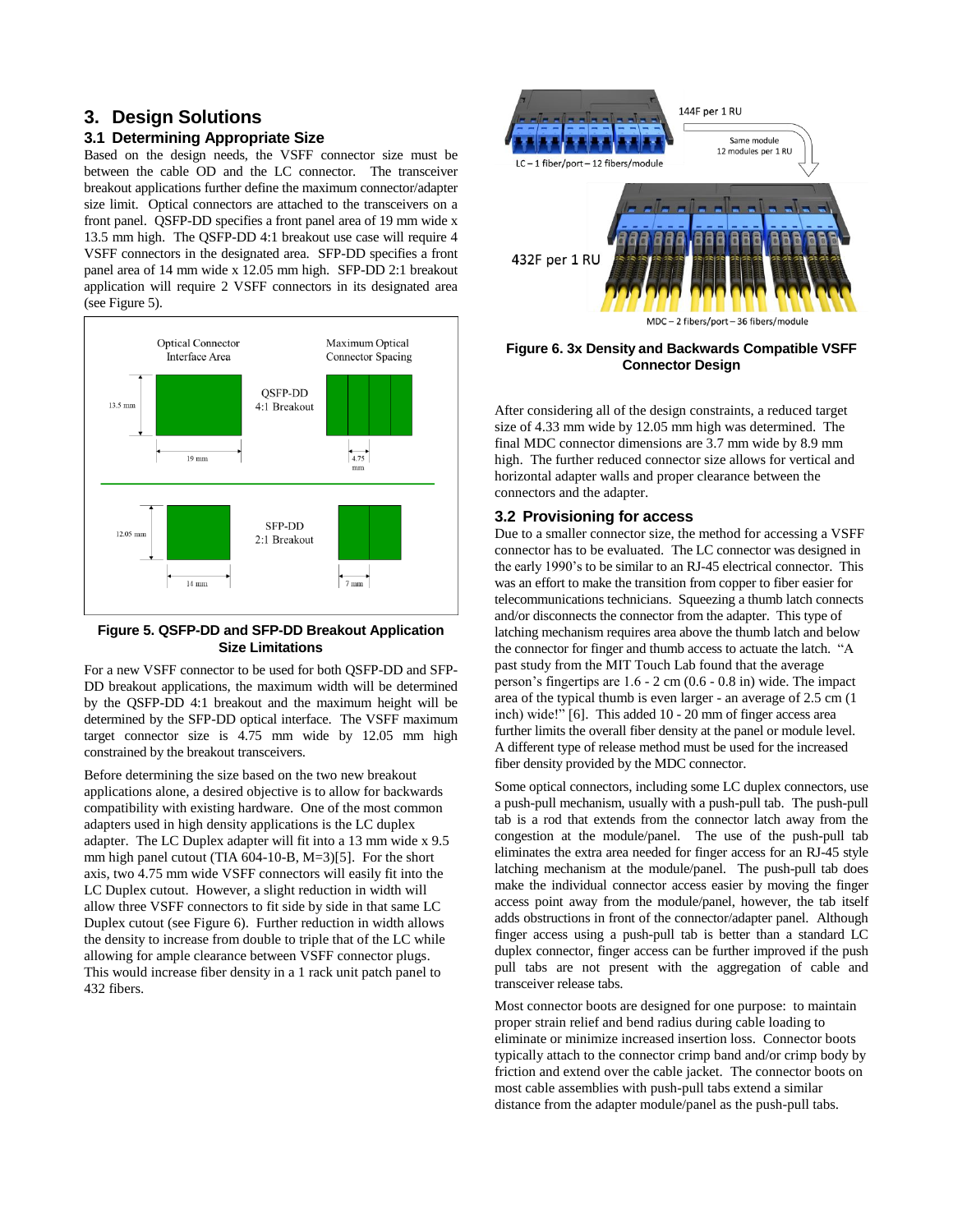Combining the function of the push pull tab and boot removes the added congestion of the push-pull tabs from in front of the adapter module/panel.

The MDC connector boot is designed to translate axially over the crimp band and cable jacket allowing it to also serve as the pushpull insertion and extraction mechanism. The connector boot is directly attached to the connector latching mechanism. The MDC boot design and thermoplastic material chosen has an axial stiffness to overcome the spring force (approximately 10 N) of both ferrules during connector insertion. The boot also withstands collapse from normal finger pressure during connector insertion or removal. This prevents the boot from adding frictional forces between the boot and cable prohibiting axial movement of the boot during insertion or extraction.

The boot also has lateral flexibility to allow for side to side bending. Due to the smaller size, MDC connectors can be spaced at a 3.9 mm pitch. The boot flexibility allows adjacent connector boots to flex left and right allowing fingers (approx. 18 mm) to access one individual connector. Finally, the lateral flexibility of the boot also provides a smooth radius of curvature to the cable assembly during testing up to 135° of rotation (GR-326 Transmission With Applied Load/TWAL).[7]

## **3.3 Designing for strength**

Two mechanically strenuous Telcordia GR-326 tests, Proof and TWAL, qualify connector attachment to the cable in addition to connector attachment to the adapter. These loads can be applied along the axis of the cable and at angles up to 135°.

Loads applied at angles greater than 0° will cause the connector to rotate relative to the adapter. There are many ways to limit the angular rotation of a connector within an adapter. Connector engagement length in the adapter plays a significant role. Keeping all connector and adapter dimensions the same while simply increasing the engagement length of the connector into the adapter will reduce the maximum allowable amount of angular rotation by the connector (see Figure 7). Applying this principle to both axes will minimize connector angular rotation in both axes.



#### **Figure 7. Effects of Connector Engagement Length on Connector Angular Rotation**

Another important factor that limits connector angular rotation within the adapter is to minimize clearance between the connector

and adapter. There must be a certain amount of clearance between the connector and adapter to allow for manufacturing size variances of the two mating parts while ensuring minimal friction and wear during insertion and extraction. However, increasing the clearance between the connector and adapter will adversely allow a higher degree of angular rotation (see Figure 8) by the connector.



#### **Figure 8. Effects of Connector/Adapter Clearance on Connector Angular Rotation**

Minimizing connector rotation relative to the adapter during side load is beneficial, but minimizing ferrule movement is paramount for optical stability. To further minimize stresses seen by the ferrule, the connector housing can be designed to allow the ferrules to rotate within the connector housing at a larger rotational angle than the connector can rotate within the adapter (see Figure 9). Conversely the ferrules can remain stationary while the housing rotates about the ferrules. This 'ferrule float' relative to rotational translation between two connector plugs ensures proper axial alignment of the ferrules and ultimately optical stability of the connector system.



## **Figure 9. Connector Designed to Allow Minimal Ferrule Rotation**

Using the principles above, the MDC connector housing and adapters are designed to minimize connector angular rotation to